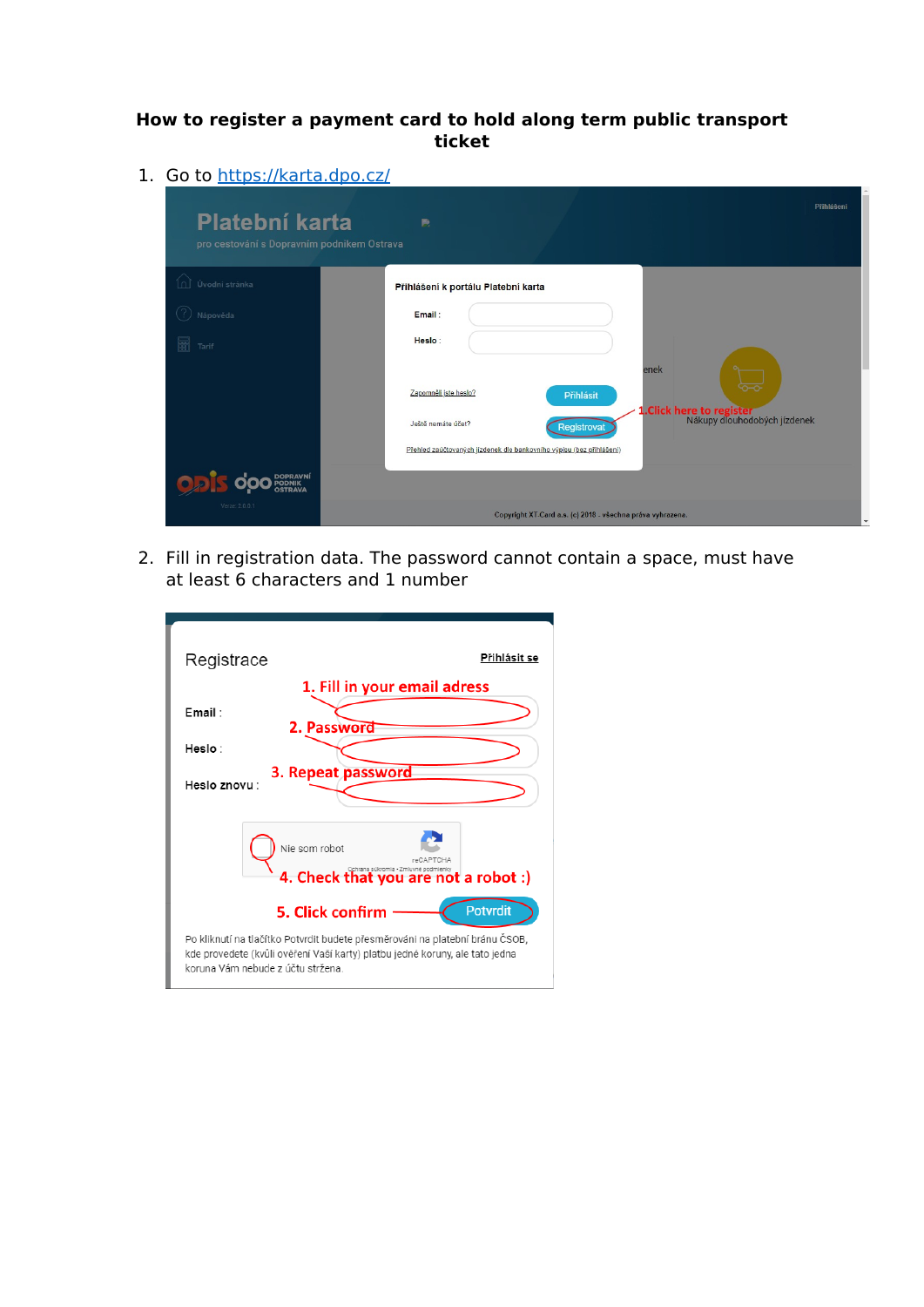3. Then you will be redirected to pay gate to confirm your card. Here, you will need to pay 1 CZK (app. 0,12€) to confirm your card, however this 1 CZK will not be taken from your account.



4. You will be redirected to the first page, and you will receive a confirmation email, check your inbox (noreply email)



5. If your account was activated successfully, it will show you the next window

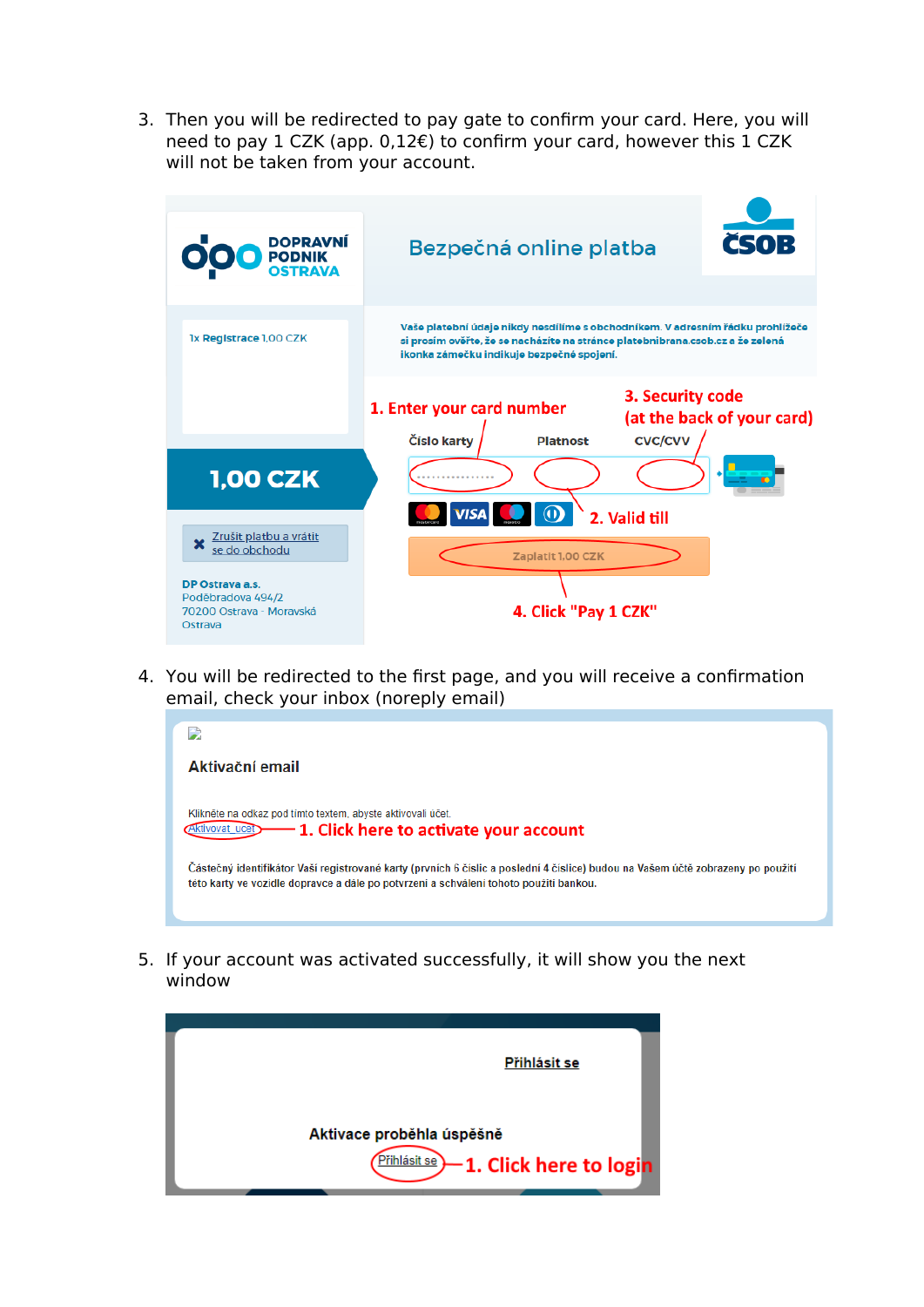6. Log in



7. Now you need to go to "Moje karty" section and add your card as a longterm ticket carrier

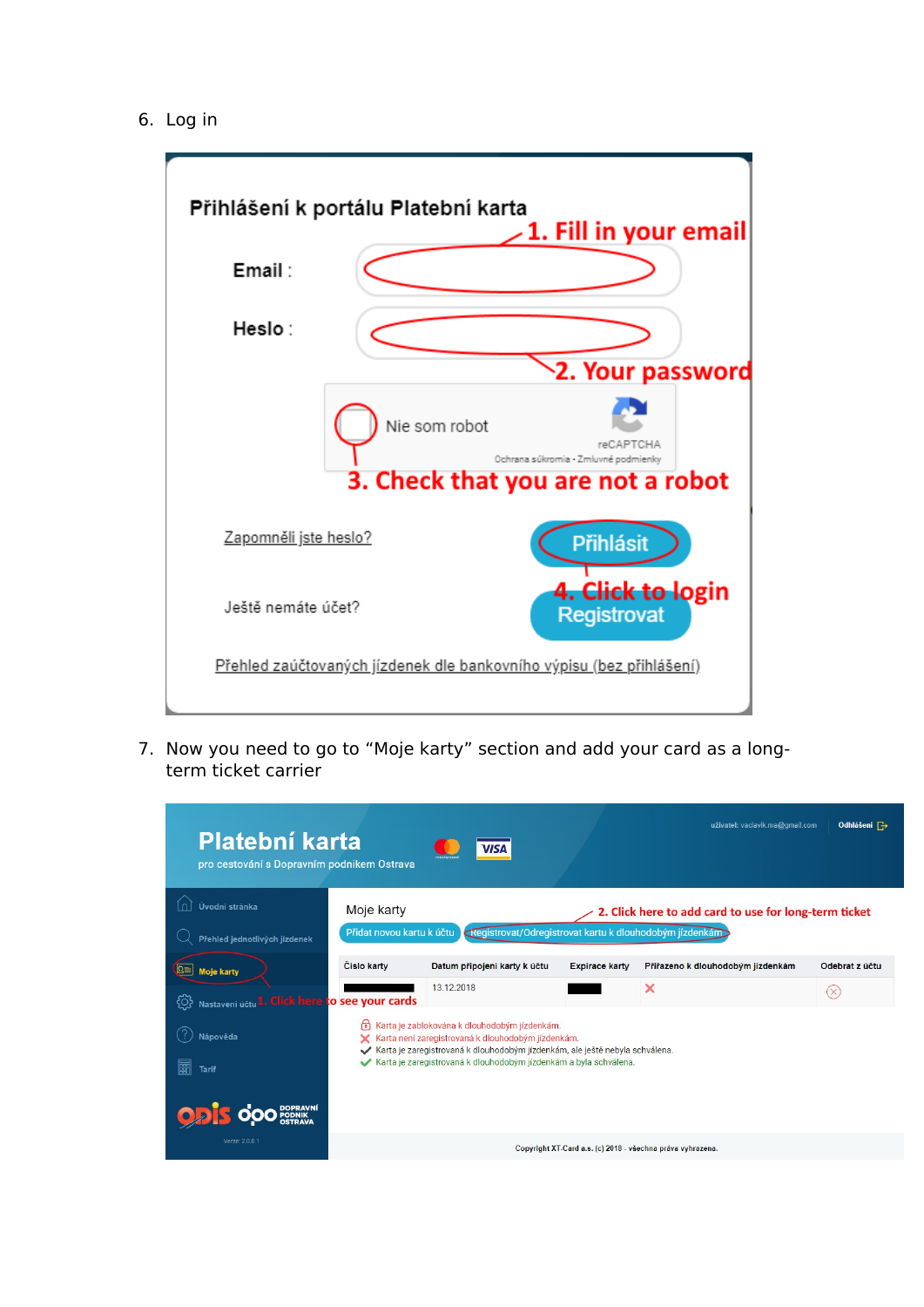8. Register your card for this purpose

|                | Registrace/Odregistrace karty pro dlouhodobé jízdenky |                                                 |                                                                                                                                                                                                                                                              |                                 |               |        |  |  |  |
|----------------|-------------------------------------------------------|-------------------------------------------------|--------------------------------------------------------------------------------------------------------------------------------------------------------------------------------------------------------------------------------------------------------------|---------------------------------|---------------|--------|--|--|--|
|                | Číslo karty                                           | <b>Expirace karty</b>                           | Přiřazeno k dlouhodobým jízdenkám                                                                                                                                                                                                                            | Jméno a příjmení držitele karty | Registrovat   | Detail |  |  |  |
|                |                                                       |                                                 | X                                                                                                                                                                                                                                                            |                                 |               |        |  |  |  |
|                |                                                       | h Karta je zablokována k dlouhodobým jízdenkám. | X Karta není zaregistrovaná k dlouhodobým jízdenkám.<br>Karta je zaregistrovaná k dlouhodobým jízdenkám, ale ještě nebyla schválena.<br>Karta je zaregistrovaná k dlouhodobým jízdenkám a byla schválena.                                                    |                                 | 1. Click here |        |  |  |  |
|                | 9. Fill in your personal data                         |                                                 |                                                                                                                                                                                                                                                              |                                 |               |        |  |  |  |
|                |                                                       |                                                 | Registrace bankovní karty k dlouhodobým jízdenkám                                                                                                                                                                                                            |                                 |               |        |  |  |  |
|                | Jméno                                                 |                                                 | 1. Fill in your first name                                                                                                                                                                                                                                   |                                 |               |        |  |  |  |
|                | Příjmení                                              |                                                 | 2. Fill in your surname                                                                                                                                                                                                                                      |                                 |               |        |  |  |  |
| Datum narození |                                                       |                                                 | 3. Fill in your date of birth (DD.MM.YYYY)                                                                                                                                                                                                                   |                                 |               |        |  |  |  |
| Datum expirace | karty                                                 |                                                 |                                                                                                                                                                                                                                                              |                                 |               |        |  |  |  |
|                | Fotka                                                 | Vyberte fotku                                   | 4. Choose your photo (good quality, official look if possible)                                                                                                                                                                                               |                                 |               |        |  |  |  |
|                |                                                       |                                                 | 5. Check the box (personal data processing)<br>Zákazník tímto uděluje společnosti Koordinátor ODIS s.r.o., se sídlem: Na Hradbách 1440/16, Moravská<br>Ostrava, 702 00 Ostrava, IČ: 64613895 souhlas se zpracováním osobních údajů v listinné i elektronické |                                 |               |        |  |  |  |

## 10.Scroll down and register the card

Zákazník tímto uděluje společnosti Koordinátor ODIS s.r.o., se sídlem: Na Hradbách 1440/16, Moravská  $\overline{\phantom{a}}$ Ostrava, 702 00 Ostrava, IČ: 64613895 souhlas se zpracováním osobních údajů v listinné i elektronické podobě za účelem identifikace držitele dlouhodobé jízdenky a analyzování přepravních kapacit, a to na dobu nezbytně nutnou, tedy na dobu využívání dlouhodobé časové jízdenky při použití bankovní karty. Zákazník souhlasí s použitím jeho osobních údajů za výše uvedeným účelem a poskytnutí jeho osobních údajů všem dopravcům, jejich řidičům a revizní kontrole. Osobními údaji zákazníka jsou jméno, příjmení, datum narození, fotografie zákazníka, prvních 6 a poslední 4 čísla platební karty a expirace platební karty zákazníka a emailový kontakt na zákazníka. Zákazník může svůj souhlas kdykoliv odvolat, čímž budou jeho osobní data vymazána. Odvolat souhlas je možno pouze u registrované karty, ke které není registrována aktuálně platná nebo budoucí platná dlouhodobá jízdenka. V případě, že k bankovní kartě je registrována platná nebo budoucí platná dlouhodobá jízdenka, musí zákazník nejdříve tuto jízdenku vypořádat (vrátit celou nebo část dlouhodobé jízdenky), což může provést na přepážkách DPO. Po odvolání souhlasu s poskytnutím osobních údajů nebude možno danou bankovní kartu používat jako indentifikátor dlouhodobé jízdenky. Souhlas je možno odvolat v nabídce Moje Karty - > detail karty, klikem na "Odregistrovat z dlouhodobých jízdenek". Tento souhlas je poskytován zákazníkem svobodně za konkrétním účelem a není ničím podmíněn."



Copyright XT-Card a.s. (c) 2018 - všechna práva vyhrazena.